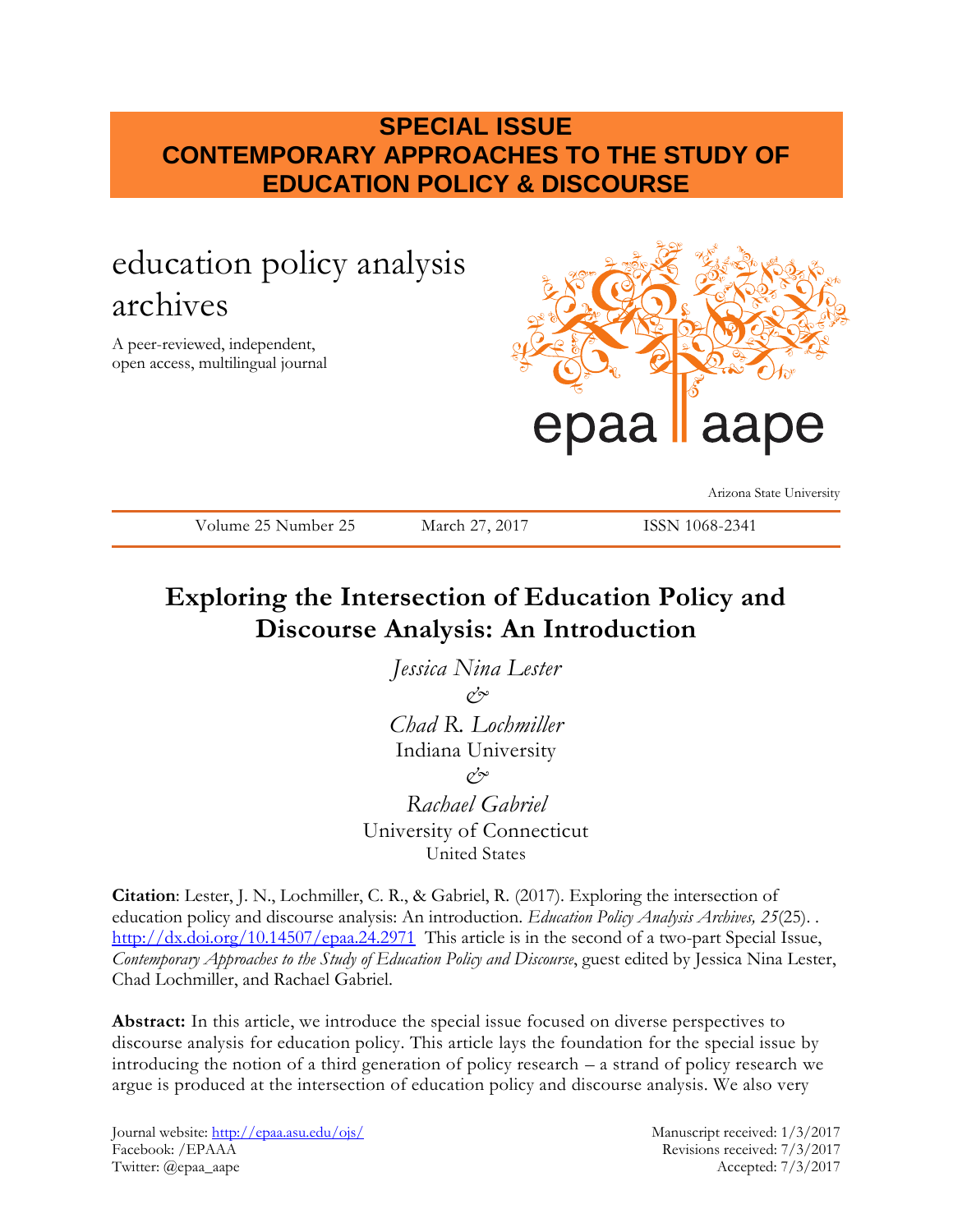briefly discuss discourse analysis writ large, noting that there is no single definition or orientation. Then, we present the six articles included in the special issue, highlighting the ways in which they offer contemporary understandings of the varying applications of discourse analytic perspectives to the study of education policy. We conclude by discussing key policy and methodological implications, as well as future directions for policy scholars working at the intersection of education policy and discourse analysis.

**Keywords**: Bakhtinian discourse analysis; critical discourse analysis; discourse analysis; discursive psychology; Foucauldian discourse analysis; third generation policy research

#### **Explorar la intersección de la política educativa y el análisis del discurso: Una introducción**

**Resumen:** Este artículo presenta el tema especial sobre diversas perspectivas del análisis del discurso para la política educativa. Este artículo establece las bases para el número especial introduciendo la noción de una tercera generación de investigación sobre políticas, una línea de investigación sobre políticas en la intersección de la política educativa y el análisis del discurso. También discutimos el análisis del discurso en general, en particular que no hay una sola definición o orientación. Presentamos los seis artículos incluidos en el número especial y destacamos cómo ofrecen una comprensión contemporánea de las diversas aplicaciones de las perspectivas analíticas discursivas al estudio de la política educativa. Concluimos discutiendo las principales implicaciones políticas y metodológicas y las direcciones futuras para los académicos de políticas que trabajan en la intersección de la política educativa y el análisis del discurso. **Palabras-clave:** Análisis del discurso bakhtiniano, análisis crítico del discurso; análisis del discurso; psicología discursiva; análisis de Foucault; la investigación de políticas de tercera generación

**Explorando a intersecção da política de educação e análise do discurso: Uma introdução Resumo:** Este artigo apresenta a edição especial sobre várias perspectivas de análise do discurso

para a política educacional. Este artigo estabelece a base para a edição especial, introduzindo a noção de uma terceira geração de pesquisa política, uma linha de pesquisa política, na intersecção da política de educação e análise do discurso. Nós também discutida a análise de discurso em geral, em particular, que não existe qualquer definição ou única orientação. Apresentamos os seis artigos incluídos na edição especial e destacar como eles oferecem interpretações contemporâneas das aplicações variadas de perspectivas analíticas discurso para o estudo da política de educação. Concluímos discutindo as principais implicações políticas e metodológicas e direções futuras para os estudiosos que trabalham em no cruzamento da política de educação e análise do discurso.

**Palavras-chave:** Análise do discurso bakhtiniana; análise crítica do discurso; análise de discurso; psicologia discursiva; Análise de discurso foucaultiana; pesquisa de políticas de terceira geração

### **Introduction**

In a recently published special issue of *Education Policy Analysis Archives* (Lester, Lochmiller, & Gabriel, 2016), we highlighted the utility of critical discourse analysis (CDA) for attending to policy issues writ large. Notably, CDA has been widely used in education research (Rogers et al., 2016) and could perhaps be characterized as the dominant discourse analytic approach used by education policy scholars (Lester, White, & Lochmiller, in press). Yet, it is important to note that CDA, which encompasses a diverse set of approaches, is located within the broad and diverse landscape of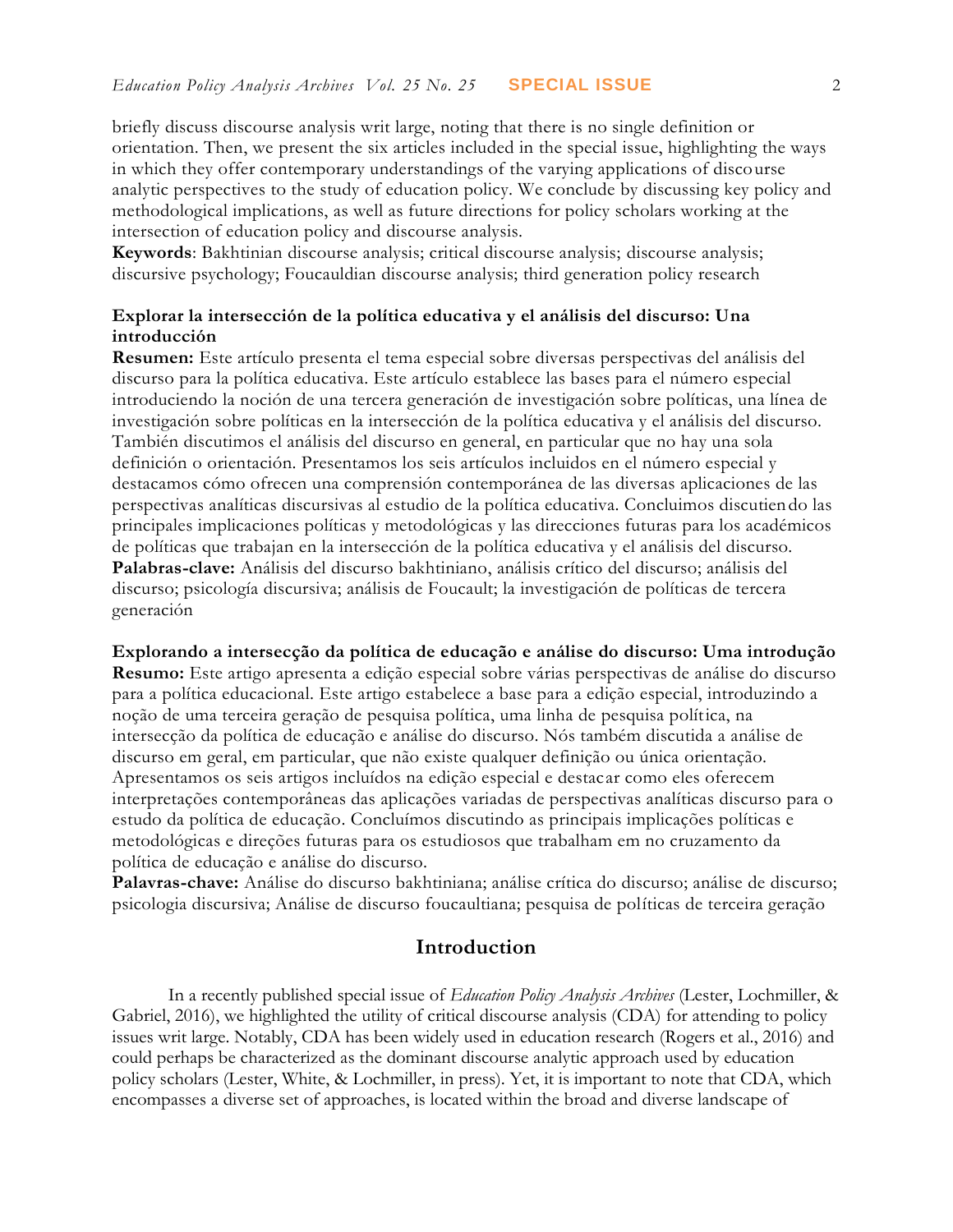discourse analysis; that is, there are a multitude of theories and analytic perspectives that policy scholars might draw upon when working at the intersection of education policy and discourse analysis. As such, the purpose of this special issue is to contribute further to the scholarly conversation around how diverse approaches to discourse analysis may serve to advance understanding of how policy is constructed, enacted, implemented, and resisted at the level of language (defined in varying ways). Indeed, we are not alone in noting the value of taking up a discourse analytic perspective to study policy, as several scholars have written about the intraconnections between policy and language. For instance, scholars have described policy as text and discourse (Ball, 1993), as well as "policy at the level of language use" (Spolsky, 2004, p. 218).

More particularly, we position the contributions within this special issue in relation to what we are loosely referring to as a third generation of policy research. Over 10 years ago, Honig (2006) described two generations of policy research – one focused on measuring the impact of policies within a more positivist orientation and a second focused on the complexities of policy practices with an epistemological focus on the varying ways that policy is implemented. As Honig noted, "contemporary education policy implementation research can be distinguished epistemologically by its orientation to the nature of knowledge and knowledge-building about implementation" (p. 20). Building upon these ideas further, we suggest that perhaps a third generation of policy research is one that takes up discourse analytic perspectives in varying ways and thereby moves the field to a closer understanding of the varying education discourses and everyday conversational practices that function to create and codify policy institutionally and within specific educational strategies.

Prior to discussing the unique contributions of the six articles included in this special issue, we first provide an abbreviated overview of discourse analysis. Following this, we discuss the individual articles, noting the methodological and substantive contributions. We then point to the collective policy and methodological contributions that this special issue makes, while also noting the possibilities for future research directions.

#### **Discourse Analysis: A Brief Overview**

As we have noted elsewhere (Lester et al., 2016), it is perhaps most useful to conceptualize discourse analysis as an umbrella term that includes within it a variety of qualitative approaches to the study of language (defined broadly) (Jørgensen & Phillips, 2002). There is no single definition of discourse analysis or discourse, yet collectively scholars using discourse analytic perspectives focus broadly on studying language as related to social practice (Potter, 2004). Discourse analytic perspectives range from CDA to discursive psychology to Foucauldian discourse analysis to Bakhtinian discourse analysis to interactional sociolinguistics, among others.

Across many of the discourse analytic perspectives there are several shared assumptions. First, language is typically assumed to be performative, as it is understood as the medium by which social life is accomplished. For instance, through language-in-use people negotiate, complain, account for actions, etc. In other words, language is action-oriented. Second and related to the performativity of language, many scholars using discourse analytic perspectives take up a social constructionist position, and thereby position reality and knowledge as constructed in and through language (Burr, 2003). Within this orientation, it is generally assumed that language is not neutral nor a simple reflection of reality – a position espoused by linguistic philosophers (e.g., Wittgenstein, 1958). Finally, in differing and varied ways, discourse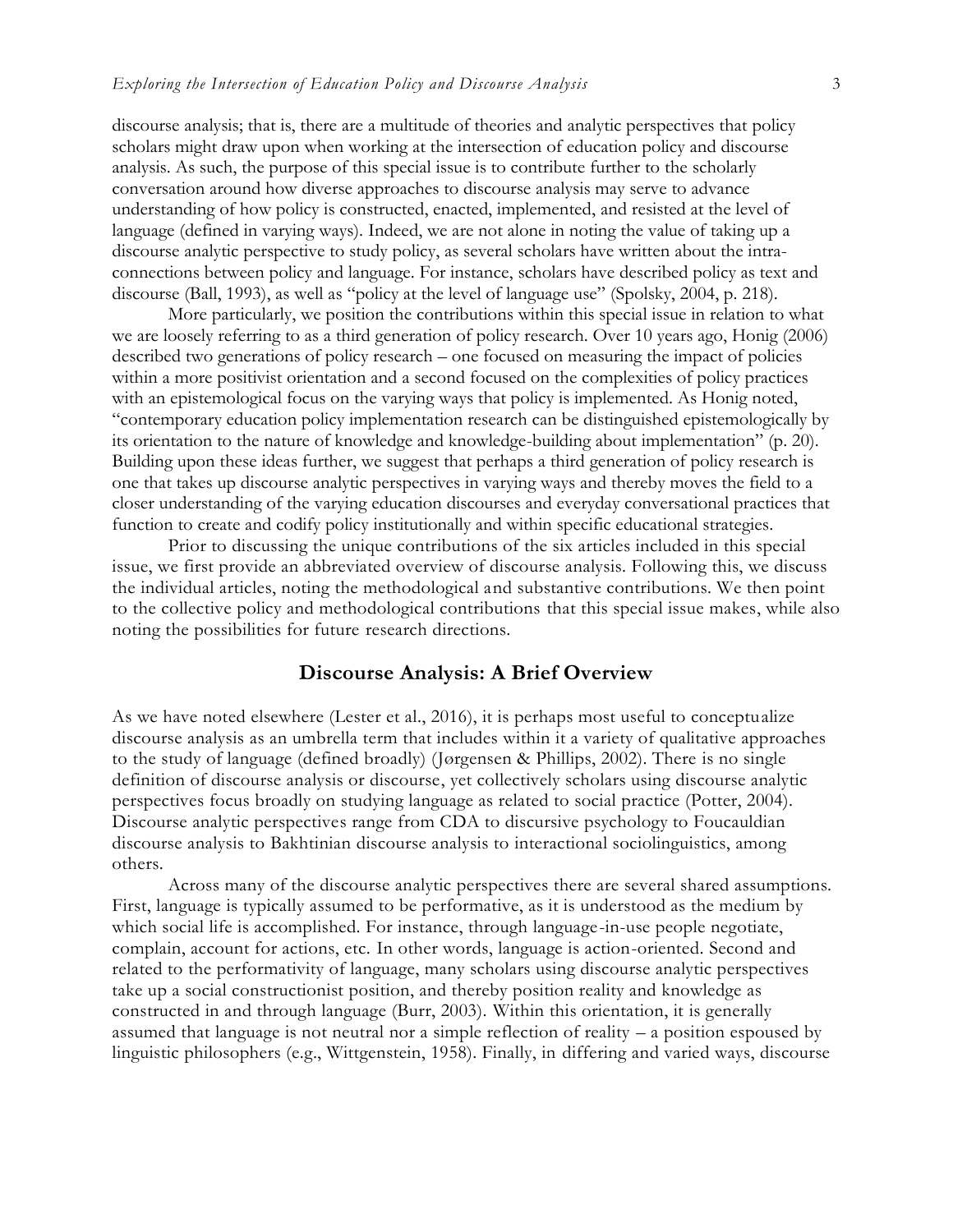analysts take up critical understandings of the world as they critique taken-for-granted knowledge and practices.

Despite these common assumptions, since the 1980s the proliferation of discourse analytic approaches has brought with it great variability. This variability includes the very conceptualization of discourse, analytic foci, the preferred data sources (e.g., text-based, video data, computer mediated communication, etc.), and even the way in which analyses unfold and are represented to broader audiences. In many ways, such differences point to the interdisciplinary nature of discourse analysis generally, as it has been influenced by multiple disciplines, theories, and analytic perspectives (Potter & Wetherell, 1987).

Drawing upon our own commitments to work within, across, and even at times against methodological traditions and perspectives, we included in this special issue articles that drew upon diverse approaches to discourse analysis and offered incisive perspectives regarding applications of discourse analysis and discourse theories for policy scholars. Even still, we acknowledge that the articles included in this special issue highlight the diversity of discourse analytic perspectives only in part.

#### **Overview of Included Articles**

The six articles included in this second installment of two special issues devoted to discourse analysis in education policy represent some of the breadth of the landscape of theories and methods associated with a discourse analytic approach to education policy research. The articles within this special issue draw upon data obtained from a range of sources and attend to policy issues related to contemporary issues. Collectively, these articles are ultimately concerned with a common interest in using analyses of discourse (defined in varying ways) to understand new ways forward for communities, communication, and commitments, particularly as language is used to construct and resist policies in action.

Burman and colleagues apply and stretch the boundaries of CDA in the opening article of this special issue. By examining the subject-formation of those addressed by education policy, the authors examine how participants' narratives demonstrate, but also resist subjectivities made relevant by particular frameworks for thinking and talking about poverty, and specific formulations of people and things as policy problems. In doing so, they argue for a Foucauldian-influenced discursive approach that does not stop at the identification of hegemonic power structures, but pays analytic attention to the action-orientation of the narratives themselves - not merely as reflections of policies and political structures, but as sites of resistance, struggle, and reformation.

In the second article, Wilinski similarly addresses the sharp point of policy - where policy discourses are taken up, shifted and resisted by those who are made the object of policy specifically, educators responsible for implementing prekindergarten (PreK) policies. It is no coincidence that an article investigating particular framings of poverty in education policy neighbors an article focused on state-funded, school-community partnerships. As public institutions, schools are often the site of policymaking for members of the community. They are where policies discussed, debated, created, and disseminated meet parents and children in their everyday lives. For educators, schools are the sites of an often personal, yet professional kind of politics, as language is used to construct and resist particular identities, subjectivities, and rationalities for students as learners and as political beings. Within a Bakhtinian analysis, informed by CDA, Wilinski demonstrates the fraught realities of hyper-rational ideals for school-community partnerships, which too often whitewash and skim over the differences in power, position, and discourse within and between partnered organizations. It is within these differences in discourse that she finds insight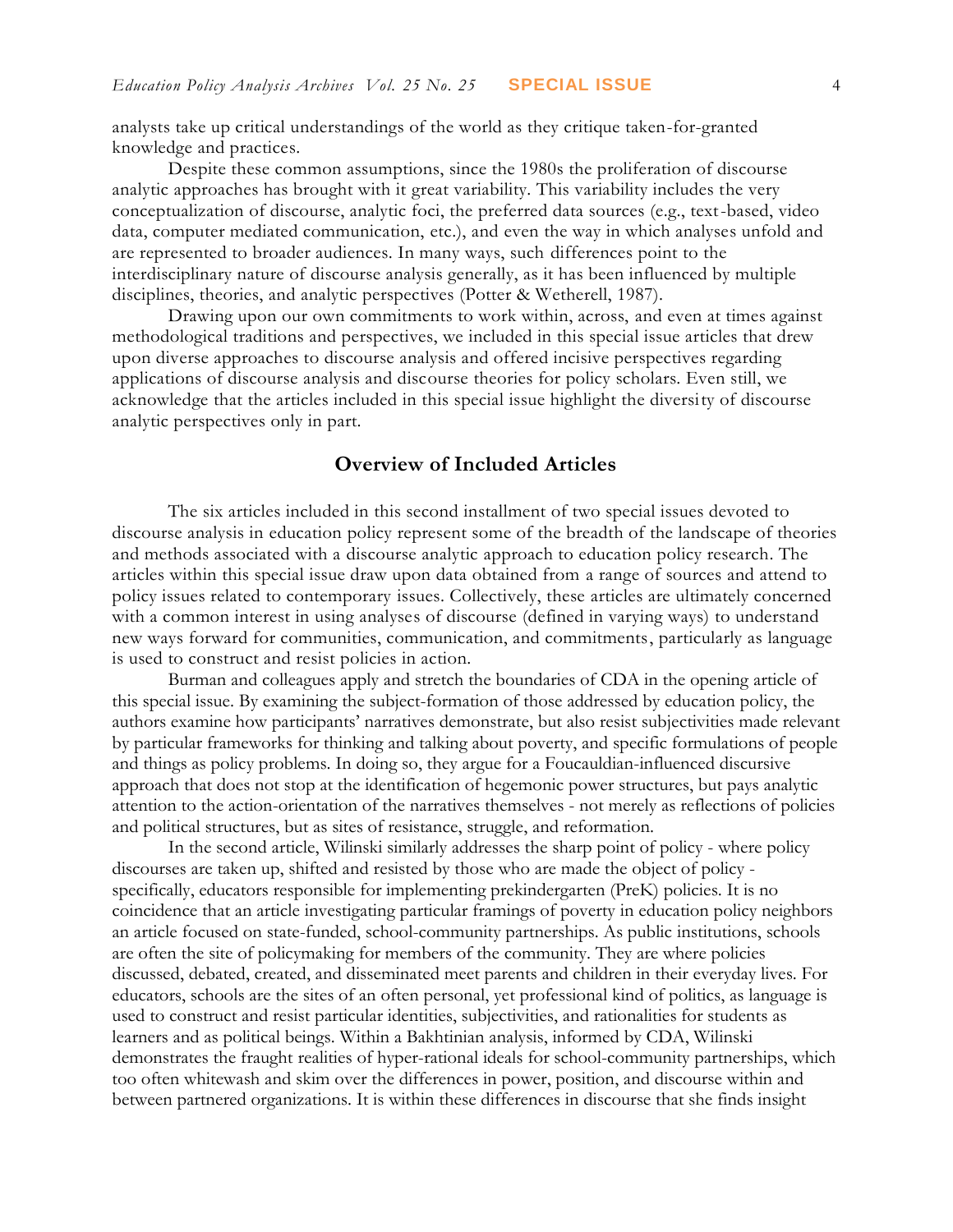about implementation and partnership-in-action. Rather than pronouncing a partnership successful or failed because of its outcomes, she identifies and investigates the internally persuasive discourses participants shape in response to the authoritative discourses of policy. In doing so, she highlights findings about the nature and possibilities of legislated partnerships, as well as the meanings produced by participants over time.

In the third article, Koyoma returns to students in U.S .public schools later in their school careers when they transition from being the object of policy to active participants in the policymaking process. This article takes on questions about the nature of civic education and civic identify formation, specifically voting participation among Latino youth. Using CDA and Actor-Network Theory in combination, she examines civics education policy in juxtaposition with the enactment of citizenship by Latino youths. As in Wilinski's article, this juxtaposition of the authoritative discourses of policy with the assembled discourses of students who are the objects of that policy reveals how language and action take up, reframe, and resist policies at the site of implementation. This examination does not end at description, but rather leads to a discussion of implications for what policy could be, using the discursive enactments of citizenship to imagine a different sociopolitical reality as policy. In this way, the article not only contributes to our understanding of discourse and its function within policymaking and implementation, but also points to the potential genesis of policy discourses.

As Koyama outlines a possible future for policy, constructed from the citizenship enactments of historically disenfranchised youth, in the fourth article, Hurst examines another method of ongoing policy construction. Hurst's analysis of district superintendents' political tweets marks a departure from analyses at the nexus of authoritative discourse of state policies enacted by local stakeholders or citizens. Twitter data certainly brings with it radically different conventions than traditional state policy writing, particularly as the temporal relationships between traditional policy statements delivered by press release vary from the short tweets common to Twitter that come in sequence, punctuating events over time, with some room for interaction via comments, retweets, and likes. Hurst argues that it is within this mode of communication that district superintendents find ways to connect directly with stakeholders and therefore to communicate subjectivities, positions, and policy. Drawing on discursive psychology, Hurst identifies how superintendents use language to represent their engagement with the public, presenting themselves as engaged with constituents and colleagues, in the policymaking process, and even in activism. He argues that this presentation of self via Twitter allows superintendents to show what they do and what they value in real time rather than only in public meetings or on a campaign trail. Hurst notes that Twitter is becoming a platform for political identity and will therefore continue to be an important site for inquiry related to political engagement and the superintendency.

Indeed, Twitter is a site whereby personal political platforms are constructed, but it also a site for the development, dissemination, and debate of policy issues. In the fifth article, Supovitz and Reinkordt draw on a corpus of tweets related to the Common Core State Standards (CCSS) in order analyze the frames, metaphors, and lexical choices that are used to present the CCSS as a policy that required broad public opposition. The analysis of how language is used to frame CCSS as a policy issue demonstrates how particular frames might appeal to the value systems of both conservatives and liberals, thus creating a broad coalition to oppose a policy that might otherwise have been understood as a partisan issue. Unlike the other articles in this special issue, this article begins and ends within public discourse about policy, examining how it shapes and limits possibilities for implementation. It therefore occupies the in-between space between policy formation and implementation wherein public opinion can work to shift the very nature and direction of policy. In this sense, it is not only the use of language-based data drawn from tweets that place this work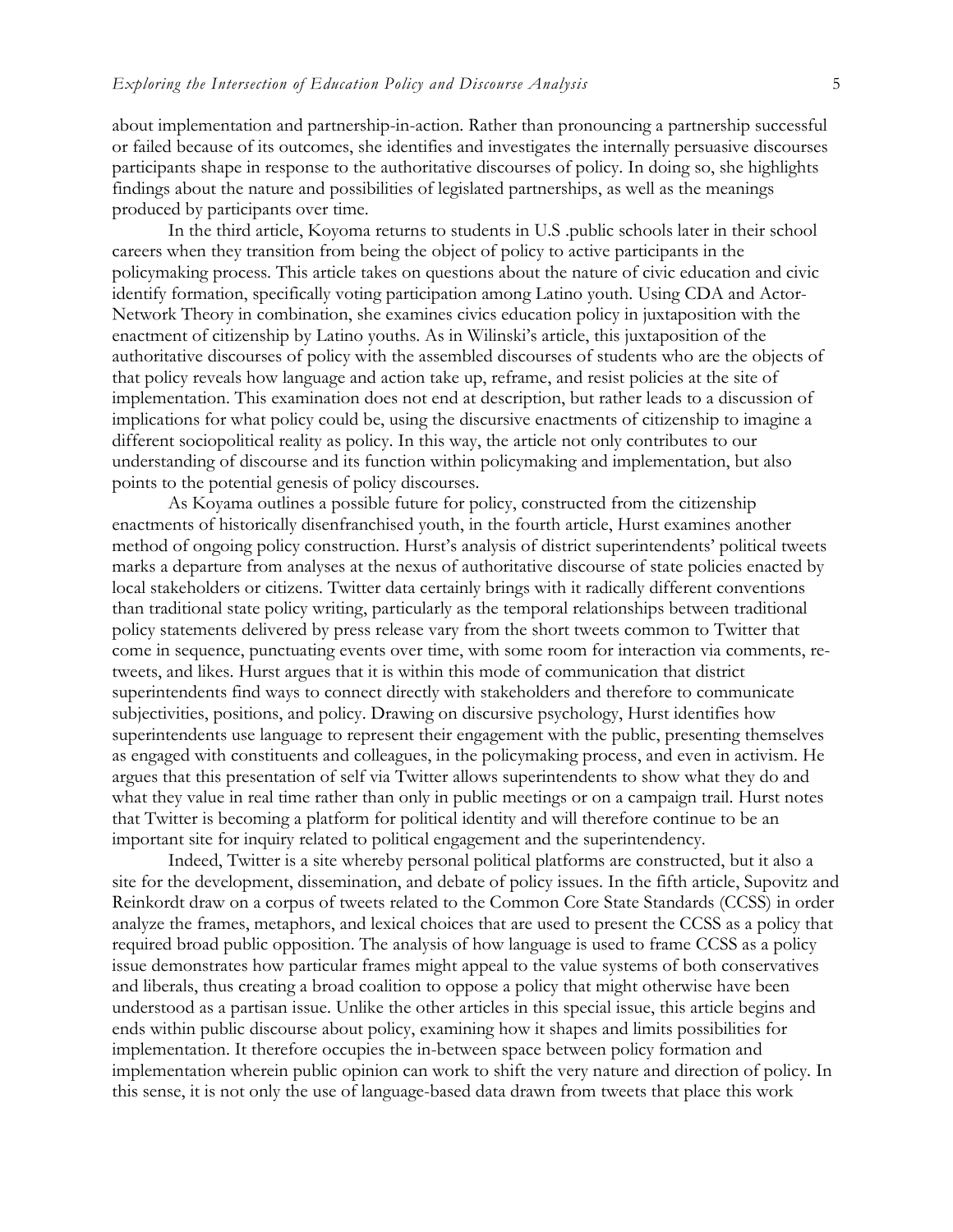squarely in the 21st century, but also the interest in the power of public response on social media as politics and policies are increasingly communicated and contested virtually. Supovitz and Reinkordt's study serves to underscore Koyama's suggestion that current civic engagement curricula sharply underestimates the role and importance of electronic and virtual participation, and that a revised curriculum for civic engagement should examine the many ways of being politically active online.

The final article in this special issue examines a focused intersection of policies: where higher education policies meet immigration policies. Gildersleeve draws on data from popular journalism and presidential campaigns to describe the subject positions made available for understanding students as having "undocumented" and/or "illegal" identities. This analysis eschews the notion of a single or fixed identity and instead examines how possible selves are made plausible and relevant as various subject positions are produced in and through discourse. Drawing upon post-qualitative understandings of research, Gildersleeve highlights the ways in which people come to be understood and positioned as "undocumented" or "illegal" are coordinated discursive accomplishments, not biological or non-negotiable realities. He highlights how it is within these discursive productions of possible selves that political power over individuals and their lives is asserted. This understanding of subject positions instead of or beyond the humanistic notion of identity is undertaken within a theoretical approach named post-qualitative, and a methodological approach named specifically as "policy discourse analysis," within which policy is always already understood as discourse which produces particular truths and understandings that are never as stable, unified or self-evident as they may seem.

## **Policy Implications, Future Directions, & Conclusion**

Collectively, the articles included within this special issue highlight the various ways in which policy issues, problems, and responses reside at the intersection of political and organizational identities. Discursive perspectives thus provide a valuable means of analyzing these identities and unpacking how they influence both the policy formation and implementation process. Within these articles we see how discourse is used to 'mark' and 'de-mark' particular constituencies, interest groups, and stakeholders. Though policy scholars have investigated how particular policy issues are identified within the policy process, we see within these articles how important language is within this process. This has clear implications for the study of policy as it is ultimately in the process of identifying and denoting stakeholders that we, as policy scholars, come to know why policies exist as they do and what their existence means for the stakeholders they impact. By way of recent example, the stunning shift in education policy discourse as it relates to choice and vouchers between the Obama and Trump administration highlights just how rapidly changes in language signal potential shifts in policy.

The included articles also illuminate the changing nature of policy-relevant discourses and the sources of evidence that can be used to probe and problematize these discourses. For instance, both Hurst's and Supovitz and Reinkordt's articles signal the rapidly rising importance of alternative forms of policy communication. Twitter, for example, has increasingly been recognized as a form of policy discourse that not only can signal to relatively uninformed stakeholders misguided interpretations of policy but also may be used to stimulate fear, apathy, and activism among policyinterested stakeholders. While policy scholars have increasingly been studying the use of Twitter, the articles in this special issue highlight how this might be undertaken using discursive approaches. Indeed, we think one of the key contributions to policy research that these articles might have is by way of modeling how policy scholars might tap into new and emergent data sources that have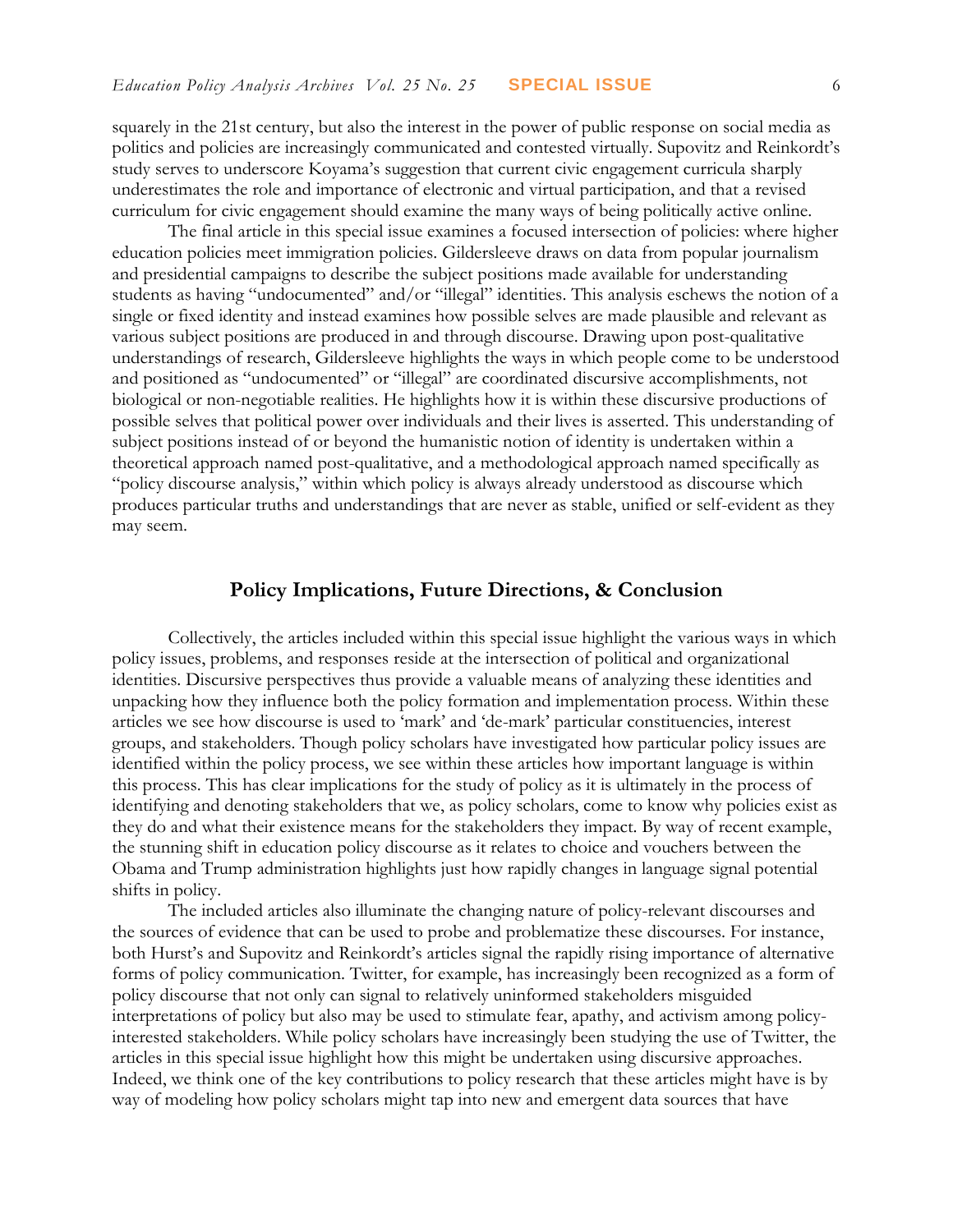historically been subjugated to a lesser status than more traditional forms of qualitative data, such as interviews, observations, and documents. Expanding the pool of potential data sources in policy research is thus one of the chief contributions that this special issue makes. Indeed, we hope that other scholars will examine how policy and other education stakeholders use social media to influence the debate about what happens in schools. This has direct bearing on the policy process as it is often through policy-makers' observations about these practices that new policies are formed.

On methodological grounds, these articles push the boundaries of policy research beyond its dominant use of CDA when studying language. As we noted above, CDA has been the dominant approach used within education policy. Perhaps this is unsurprising in that CDA has historically foregrounded the importance of attending to power, (in)equality, and dominance within political realms, as produced in text and talk (van Dijk, 1993). Indeed, we recognize that CDA itself represents a diverse set of approaches to studying language, including critical linguistics, sociocognitive perspectives (van Dijk, 2001), a discourse-historical approach (Wodak, 2001), Fairclough's approach (Fairclough, 2013), among others (Faiclough, Mulderrig, & Wodak, 2011). Like Taylor (2004), we suggest that CDA approaches are particularly useful for critical policy research. Yet, as this special issue highlights, there are many other discourse analytic perspectives that offer unique pathways for studying language at both a macro and micro level. These diverse perspectives include differing conceptualizations of what counts as language, how discourse should be defined, and even how and where an analyst should focus their analysis. For instance, within discursive psychology (Edwards & Potter, 1992), it is not uncommon for researchers to attend to both *what* is said and *how*  it is said, pursuing what some might call a more 'micro' level of analysis. In other words, in some micro-oriented discourse analytic approaches, paralinguistic features of talk, such as pauses/gaps, intonation, etc., may be assumed to be important and therefore attended to within the analytical process. As another example, a Foucauldian-informed discourse analysis (Arribas-Ayloon & Walkerdine, 2008) brings to the fore particular analytic foci, including a focus on historical or genealogical analyses, power, and subjectification. Certainly the interdisciplinary landscape of discourse analysis includes overlap across perspectives; however, the uniqueness of the various discourse analytic approaches afford policy scholars opportunities to work in differing ways at the intersection of education policy and discourse analysis. Thus, we see this special issue as extending the methodological boundaries for how policy scholars might go about studying the ways in which policy is constructed, appropriated, and implemented.

Much as we did in the first part of this special issue, we conclude by calling upon policy scholars to continue exploring the applicability of discourse perspectives to the study of education policy. We acknowledge that methodology does not stand still and that the advances presented in this special issue may well be eclipsed as further innovations occur. Thus, we hope that the articles within this special issue encourage policy scholars to consider other boundaries that may be crossed methodologically and substantively, as such crossings may very well advance the needs of the field of education policy and lead to new understandings and practices.

#### **References**

- Arribas-Ayloon, M., & Walkerdine, V. (2008). Foucauldian discourse analysis. In C. Willig & W. Stainton-Rogers (Eds.), *The SAGE handbook of qualitative research in psychology* (pp. 91-108). London: Sage.<https://doi.org/10.4135/9781848607927.n6>
- Ball, S. J. (1993). What is policy? Texts, trajectories and toolboxes. *Discourse*, *13*(2), 10–17. <https://doi.org/10.1080/0159630930130203>
- Burr, V. (2003). *Social constructionism*. New York: Routledge/Psychology Press.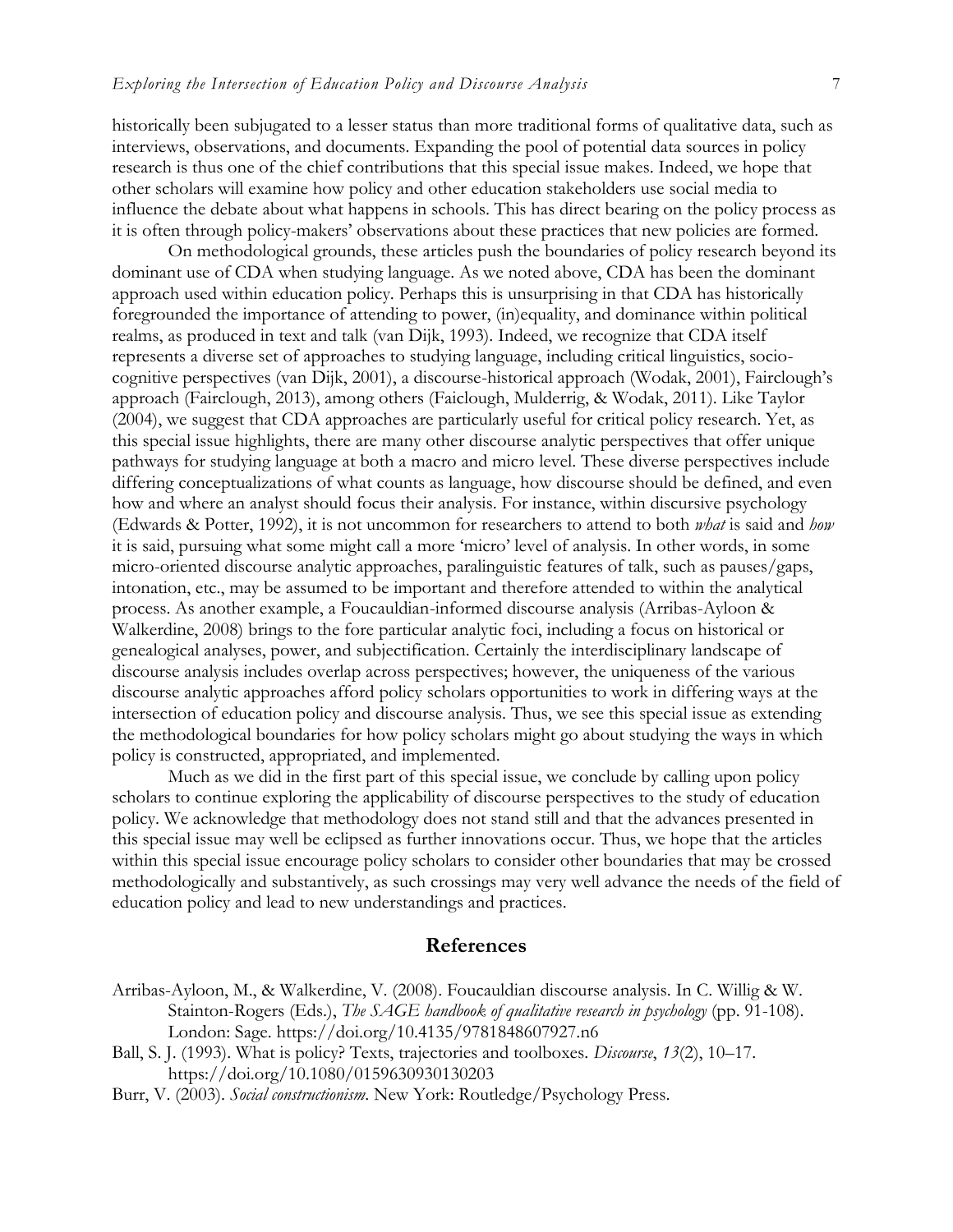Edwards, D. & Potter, J. (1992). Discursive psychology. London: Sage.

Fairclough, N. (2013). *Critical discourse analysis: The critical study of language*. New York: Routledge.

- Fairclough, Mulderrig, & Wodak (2011). Critical discourse analysis. In Van Dijk, T. (Ed.), *Discourse studies: A multidisciplinary introduction* (pp. 357-378). London: Sage. <https://doi.org/10.4135/9781446289068.n17>
- Honig, M. I. (2006). Complexity and policy implementation: Challenges and opportunities for the field. In M. I. Honig (Ed.), *New directions in education policy implementation: Confronting complexity*  (pp. 1-24). Albany, NY: The State University of New York Press.
- Jorgensen, M. W., & Phillips, L. J. (2002). *Discourse analysis as theory and method*. London: Sage. <https://doi.org/10.4135/9781849208871>
- Lester, J. N., Lochmiller, C. R., & Gabriel, R. (2016). Locating and applying critical discourse analysis within education policy: An introduction. *Education Policy Analysis Archives, 24*(102). <http://dx.doi.org/10.14507/epaa.24.2768>
- Lester, J. N., White, F. Al., Lochmiller, C. R. (in press). Language-based approaches to the study of education policy. In J. N. Lester, C. R. Lochmiller, & R. Gabriel, (Eds.), (in press). *Discursive perspectives on education policy and implementation.* New York, NY: Palgrave-Macmillan.
- Potter, J. (2004). Discourse analysis as a way of analysing naturally occurring talk. In D. Silverman (Ed.), *Qualitative research: Theory, method and practice*  $(2<sup>nd</sup>$  ed., pp. 200-221). London: Sage.
- Potter, J., & Wetherell, M. (1987). *Discourse and social psychology: Beyond attitudes and behaviour*. London: Sage.
- Rogers, R., Schaenen, I., Schott, C., O'Brien, K., Trigos-Carrillo, L., Starkey, K., & Chasteen, C. C. (2016). Critical discourse analysis in education: A review of the literature, 2004 to 2012. *Review of Educational Research*, *86*(4), 1192-1226.
- Spolsky, B. (2004). *Language policy*. Cambridge: Cambridge University Press.
- Taylor, S. (2004). Researching educational policy and change in 'new times': Using critical discourse analysis. *Journal of Education Policy*, *19*(4), 433-451.
- van Dijk, T. A. (1993). Principles of critical discourse analysis. *Discourse & Society*, 4(2), 249-283. <https://doi.org/10.1177/0957926593004002006>
- van Dijk, T. A. (2001). Critical discourse analysis. *The handbook of discourse analysis*, 349-371.
- Wittgenstein, L. (1958). *Philosophical investigations (2nd edition).* (G. E. M. Anscombe, Trans.). Oxford, UK: Basil Blackwell.
- Wodak, R. (2001). The discourse-historical approach. In R. Wodak & M. Myers (Eds.), *Methods of critical discourse analysis* (pp. 63-94). London: Sage. <https://doi.org/10.4135/9780857028020.n4>

## **About the Authors/Guest Editors**

#### **Jessica Nina Lester**

Indiana University [jnlester@indiana.edu](mailto:clochmil@indiana.edu)

Jessica Nina Lester is an Assistant Professor of Inquiry Methodology in the School of Education at Indiana University. She teaches research methods courses, with a particular focus on discourse analysis approaches and conversation analysis. She focuses much of her research on the study and development of qualitative methodologies and methods, and situates her substantive research at the intersection of discourse studies and disability studies.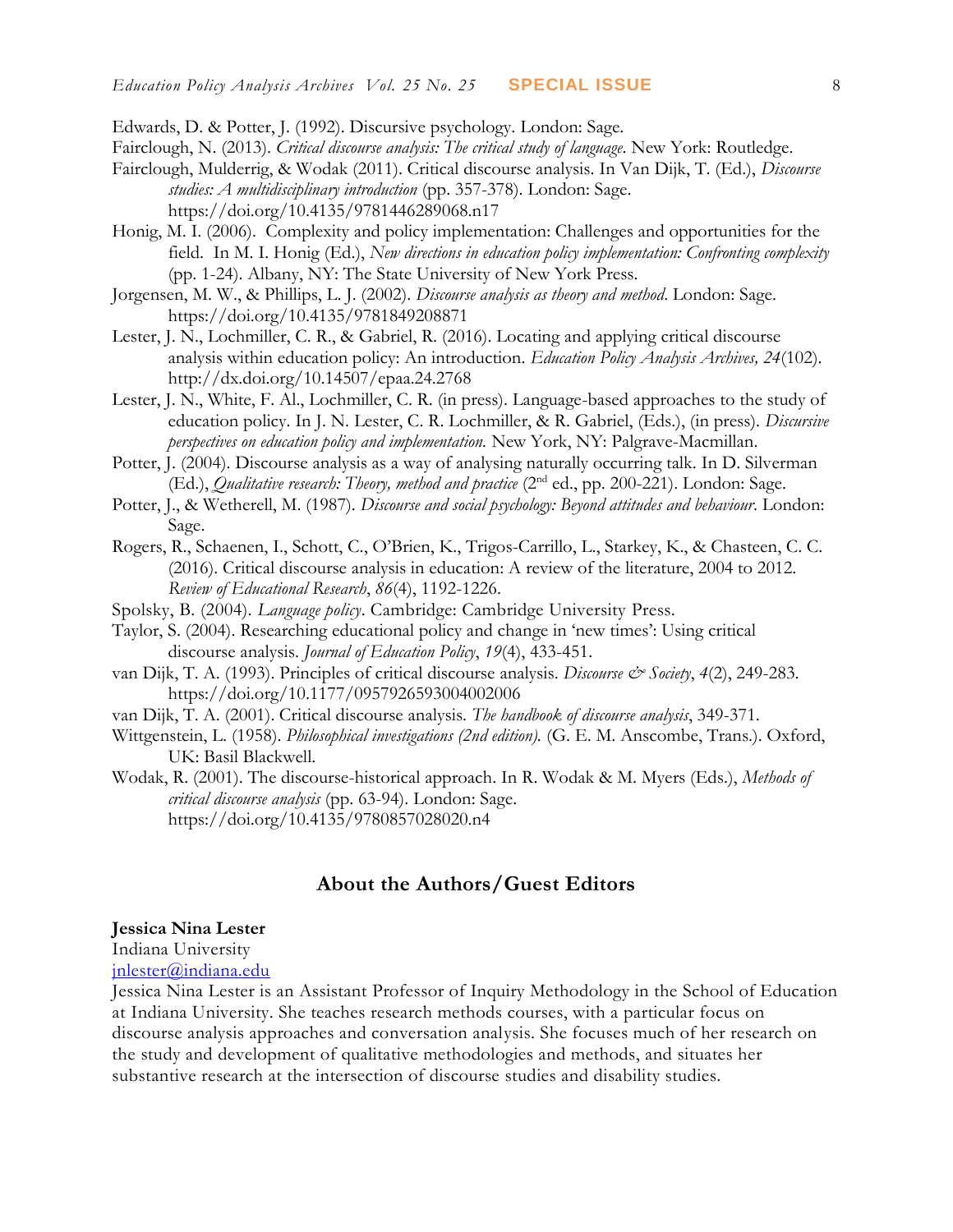#### **Chad R. Lochmiller**

### Indiana University

### [clochmil@indiana.edu](mailto:clochmil@indiana.edu)

Chad R. Lochmiller is an Assistant Professor of Educational Leadership and Policy Studies in the School of Education at Indiana University and a faculty affiliate of the Center for Evaluation & Education Policy. He teaches graduate and certification courses to students in the Educational Leadership Program. His research examines education policy issues broadly related to human resource management, instructional supervision, and school finance.

#### **Rachael Gabriel**

University of Connecticut [rachael.gabriel@uconn.edu](mailto:rachael.gabriel@uconn.edu)

Rachael Gabriel is an Assistant Professor of Literacy Education at the University of Connecticut, and is an associate of the Center for Education Policy Analysis (CEPA), and the Center on Postsecondary Education and Disability (CPED). Her research interests include: teacher preparation, development and evaluation, as well as literacy instruction, interventions, and related policies. Rachael's current projects investigate supports for adolescent literacy, disciplinary literacy, state policies related to reading instruction and tools for teacher evaluation.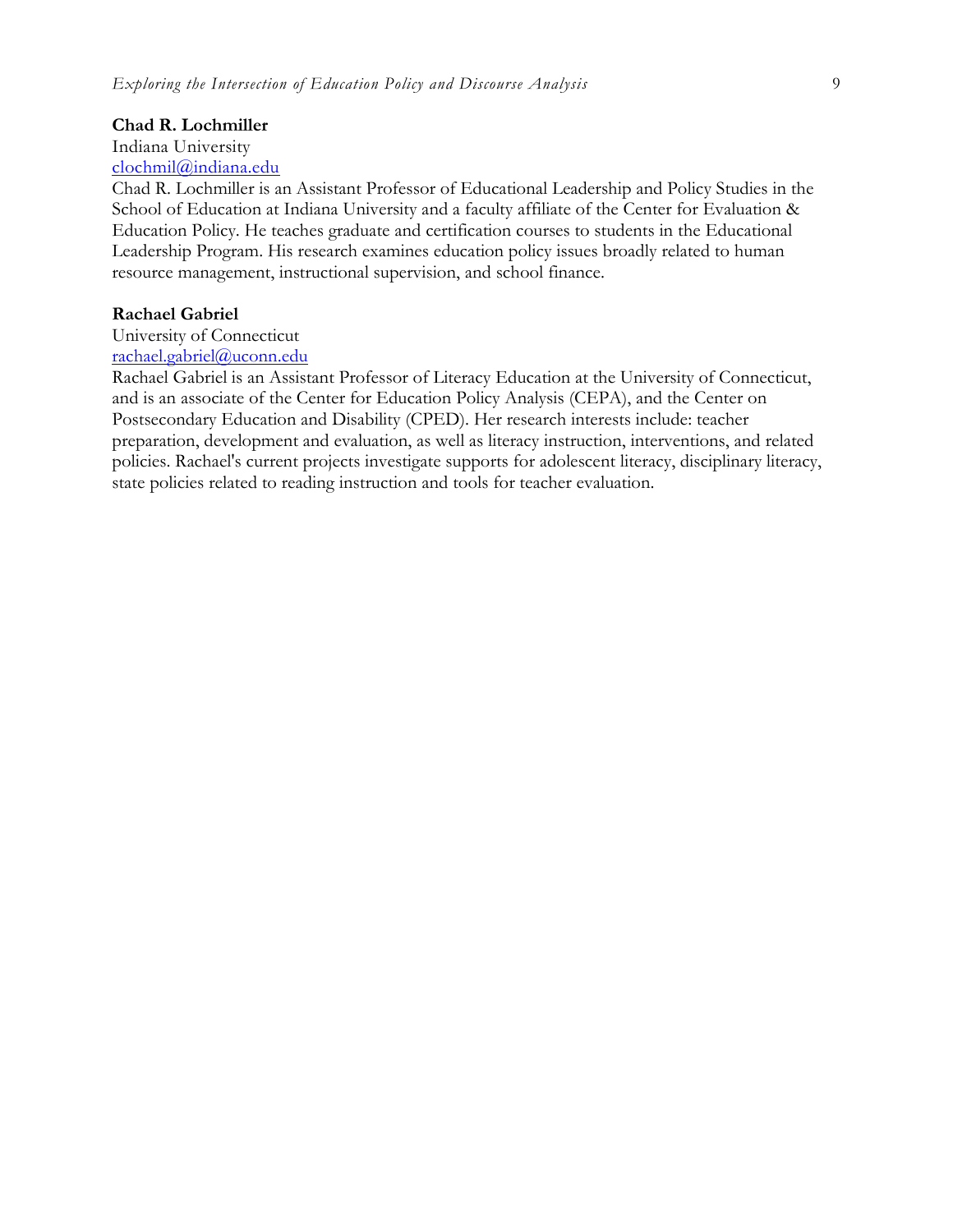## **SPECIAL ISSUE CONTEMPORARY APPROACHES TO THE STUDY OF EDUCATION POLICY & DISCOURSE**

## education policy analysis archives

Volume 25 Number 25 March 27, 2017 ISSN 1068-2341

#### @

SOME RIGHTS RESERVED Readers are free to copy, display, and distribute this article, as long as the work is attributed to the author(s) and **Education Policy Analysis Archives,** it is distributed for noncommercial purposes only, and no alteration or transformation is made in the work. More details of this Creative Commons license are available at

http://creativecommons.org/licenses/by-nc-sa/3.0/. All other uses must be approved by the author(s) or **EPAA**. **EPAA** is published by the Mary Lou Fulton Institute and Graduate School of Education at Arizona State University Articles are indexed in CIRC (Clasificación Integrada de Revistas Científicas, Spain), DIALNET (Spain), [Directory of Open Access Journals,](http://www.doaj.org/) EBSCO Education Research Complete, ERIC, Education Full Text (H.W. Wilson), QUALIS A2 (Brazil), SCImago Journal Rank; SCOPUS, SOCOLAR (China).

Please contribute commentaries at http://epaa.info/wordpress/ and send errata notes to Audrey Amrein-Beardsley at [Audrey.beardsley@asu.edu](mailto:Audrey.beardsley@asu.edu)

**Join EPAA's Facebook community** at<https://www.facebook.com/EPAAAAPE> and **Twitter feed** @epaa\_aape.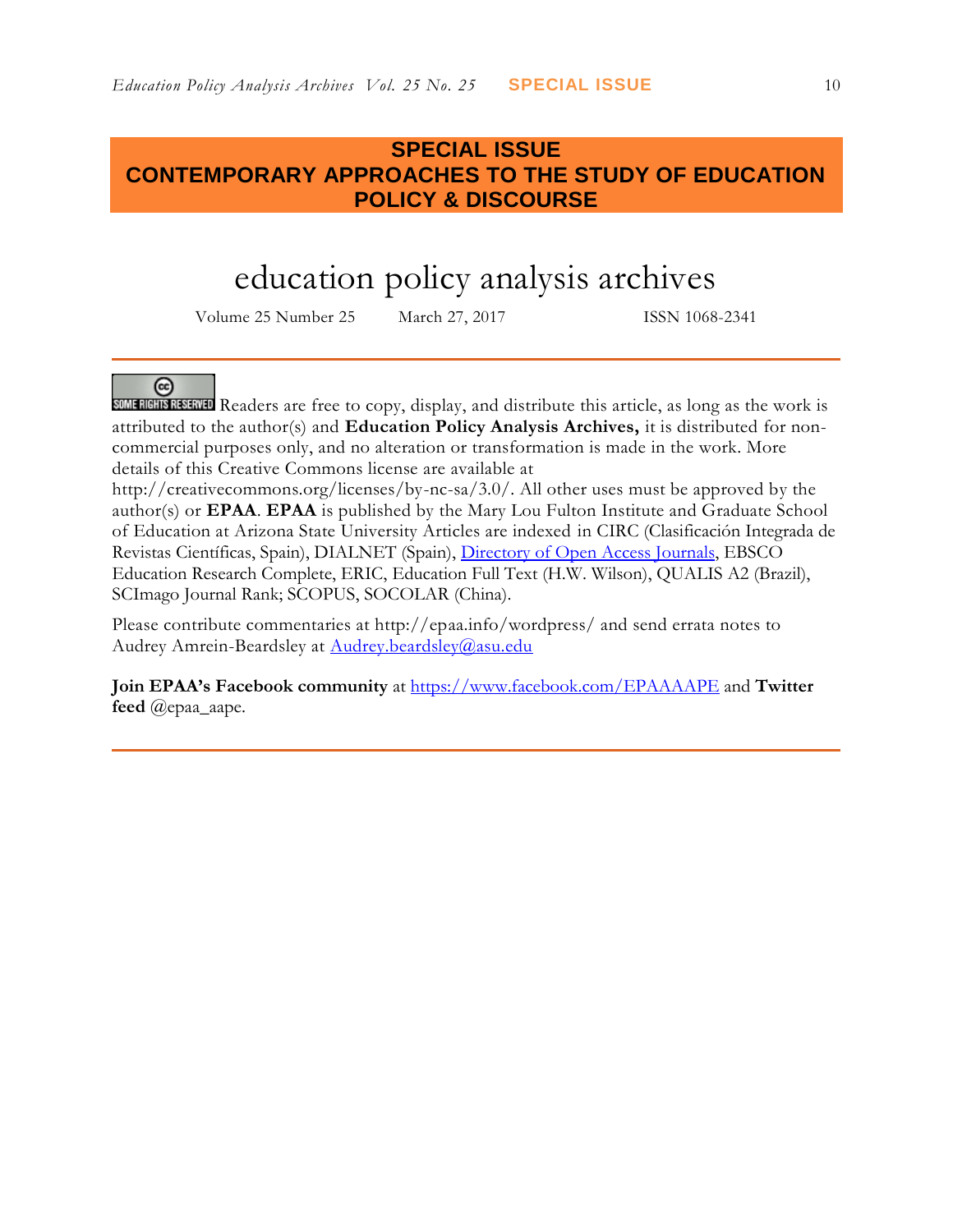## education policy analysis archives editorial board

Lead Editor: **Audrey Amrein-Beardsley** (Arizona State University) Consulting Editor: **Gustavo E. Fischman** (Arizona State University) Associate Editors: **David Carlson**, **Margarita Jimenez-Silva, Eugene Judson**, **Mirka Koro-Ljungberg, Scott Marley, Jeanne M. Powers, Iveta Silova, Maria Teresa Tatto** (Arizona State University)

**Cristina Alfaro** San Diego State University

**Gary Anderson** New York University

**Michael W. Apple** University of Wisconsin, Madison **Jeff Bale** OISE, University of Toronto, Canada

**David C. Berliner** Arizona State University

**Casey Cobb** University of **Connecticut** 

**Arnold Danzig** San Jose State University

**Linda Darling-Hammond**  Stanford University

**Elizabeth H. DeBray** University of Georgia

**Chad d'Entremont** Rennie Center for Education Research & Policy

**John Diamond** University of Wisconsin, Madison

**Matthew Di Carlo** Albert Shanker Institute

**Michael J. Dumas** University of California, Berkeley

**Kathy Escamilla** University of Colorado, Boulder

**Melissa Lynn Freeman** Adams State College

**Rachael Gabriel** University of Connecticut

**Amy Garrett Dikkers** University of North Carolina, Wilmington

**Gene V Glass** Arizona State University

**Ronald Glass** University of California, Santa Cruz

**Jacob P. K. Gross** University of Louisville

**Julian Vasquez Heilig** California State University, Sacramento **Aaron Bevanot** SUNY Albany **Kimberly Kappler Hewitt** University of North Carolina Greensboro

**Aimee Howley** Ohio University **Noah Sobe** Loyola University

**Henry Braun** Boston College **Steve Klees** University of Maryland **Nelly P. Stromquist** University of

**Jaekyung Lee S**UNY Buffalo

**Jessica Nina Lester** Indiana University

**Amanda E. Lewis** University of Illinois, Chicago

**Chad R. Lochmiller** Indiana University

**Christopher Lubienski** University of Illinois, Urbana-Champaign

**Sarah Lubienski** University of Illinois, Urbana-Champaign

**William J. Mathis** University of Colorado, Boulder

**Michele S. Moses** University of Colorado, Boulder

**Julianne Moss** Deakin University, Australia

**Sharon Nichols** University of Texas, San Antonio

**Eric Parsons** University of Missouri-Columbia

**Susan L. Robertson** Bristol University, UK

**Gloria M. Rodriguez** University of California, Davis

**R. Anthony Rolle** University of Houston

**A. G. Rud** Washington State University

**Eric M. Haas** WestEd **Patricia Sánchez** University of University of Texas, San Antonio **Janelle Scott** University of California, Berkeley

**Jack Schneider** College of the Holy Cross

Maryland

**Benjamin Superfine** University of Illinois, Chicago

**Adai Tefera** Virginia Commonwealth University

**Tina Trujillo** University of California, Berkeley

**Federico R. Waitoller** University of Illinois, Chicago

**Larisa Warhol** University of Connecticut

**John Weathers** University of Colorado, Colorado Springs

**Kevin Welner** University of Colorado, Boulder

**Terrence G. Wiley** Center for Applied Linguistics

**John Willinsky**  Stanford University

**Jennifer R. Wolgemuth** University of South Florida

**Kyo Yamashiro** Claremont Graduate University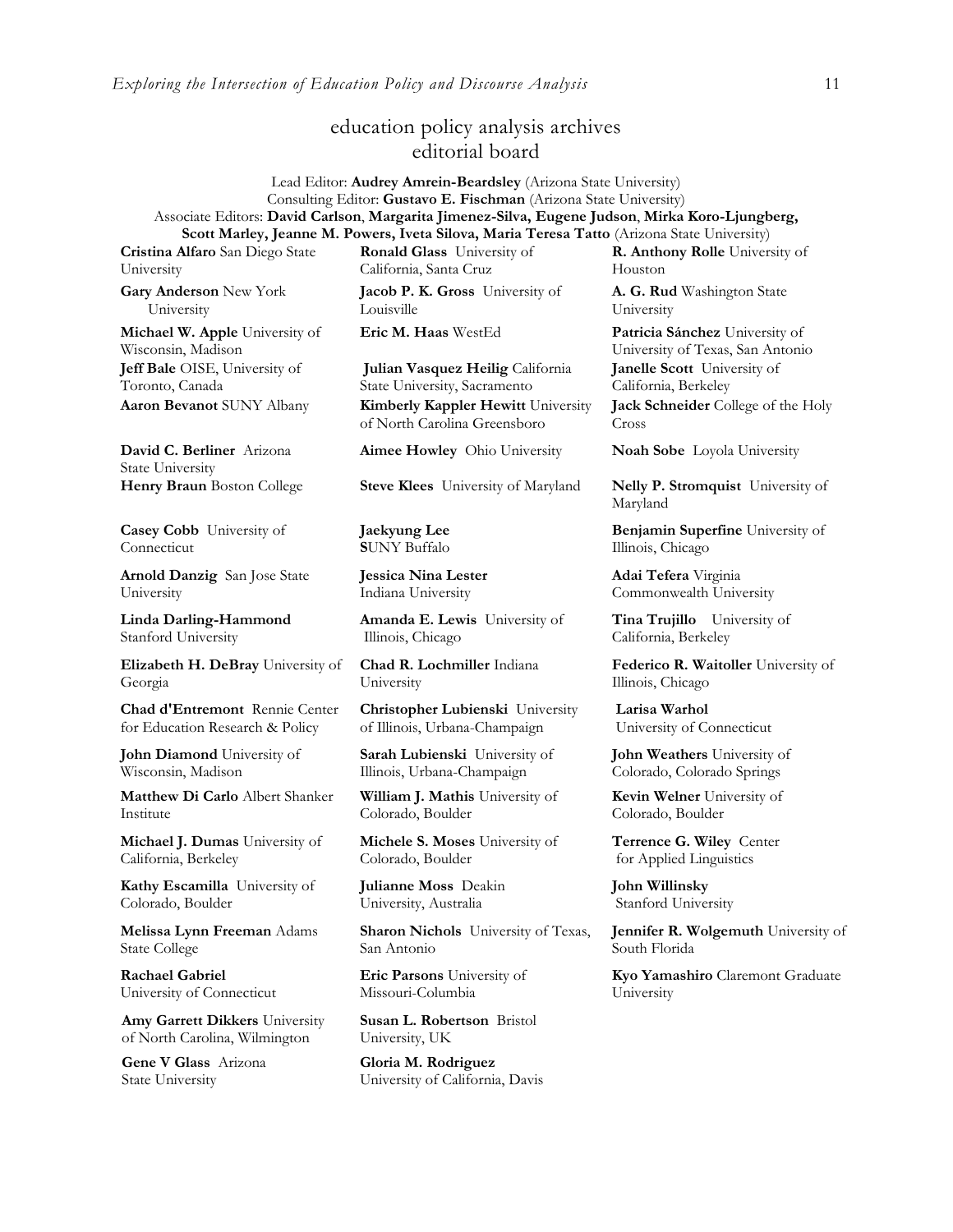## archivos analíticos de políticas educativas consejo editorial

Editor Consultor: **Gustavo E. Fischman** (Arizona State University) Editores Asociados: **Armando Alcántara Santuario** (Universidad Nacional Autónoma de México), **Jason Beech**, (Universidad de San Andrés), **Angelica Buendia**, (Metropolitan Autonomous University), **Ezequiel Gomez Caride**, (Pontificia Universidad Católica Argentina), **Antonio Luzon**, (Universidad de Granada), **José Luis Ramírez,** Universidad de Sonora)

**Claudio Almonacid** Universidad Metropolitana de Ciencias de la Educación, Chile **Miguel Ángel Arias Ortega**  Universidad Autónoma de la Ciudad de México **Xavier Besalú Costa**  Universitat de Girona, España

**[Xavier Bonal](javascript:openRTWindow() Sarro** Universidad Autónoma de Barcelona, España

**[Antonio Bolívar](javascript:openRTWindow() Boitia** Universidad de Granada, España

**[José Joaquín Brunner](javascript:openRTWindow()** Universidad Diego Portales, Chile

#### **[Damián Canales Sánchez](javascript:openRTWindow()** Instituto Nacional para la Evaluación de la Educación,

México

**Gabriela de la Cruz Flores**

Universidad Nacional Autónoma de México

#### **[Marco Antonio Delgado Fuentes](javascript:openRTWindow()** Universidad Iberoamericana, México **[Inés Dussel](javascript:openRTWindow()**, DIE-CINVESTAV, México

**[Pedro Flores Crespo](javascript:openRTWindow()** Universidad Iberoamericana, México

#### **Ana María García de Fanelli**  Centro de Estudios de Estado y Sociedad (CEDES) CONICET, Argentina

**Juan Carlos González Faraco**  Universidad de Huelva, España

**María Clemente Linuesa**  Universidad de Salamanca, España

**Jaume Martínez Bonafé** Universitat de València, España

**Alejandro Márquez Jiménez**  Instituto de Investigaciones sobre la Universidad y la Educación, UNAM, México **María Guadalupe Olivier Tellez**, Universidad Pedagógica Nacional, México **[Miguel Pereyra](javascript:openRTWindow()** Universidad de Granada, España

**[Mónica Pini](javascript:openRTWindow()** Universidad Nacional de San Martín, Argentina

**Omar Orlando Pulido Chaves** Instituto para la Investigación Educativa y el Desarrollo Pedagógico (IDEP)

**[José Luis Ramírez](javascript:openRTWindow() Romero** Universidad Autónoma de Sonora, México

**[Paula Razquin](javascript:openRTWindow()** Universidad de San Andrés, Argentina

**José Ignacio Rivas Flores** Universidad de Málaga, España **[Miriam Rodríguez Vargas](javascript:openRTWindow()** Universidad Autónoma de Tamaulipas, México **José Gregorio Rodríguez**  Universidad Nacional de Colombia, Colombia **[Mario Rueda Beltrán](javascript:openRTWindow()** Instituto de Investigaciones sobre la Universidad

y la Educación, UNAM, México **José Luis San Fabián Maroto**  Universidad de Oviedo, España

**[Jurjo Torres Santomé](javascript:openRTWindow()**, Universidad de la Coruña, España

**[Yengny Marisol Silva Laya](javascript:openRTWindow()** Universidad Iberoamericana, México **Juan Carlos Tedesco** Universidad Nacional de San Martín, Argentina

**Ernesto Treviño Ronzón** Universidad Veracruzana, México

**[Ernesto Treviño](javascript:openRTWindow() Villarreal** Universidad Diego Portales Santiago, Chile **[Antoni Verger Planells](javascript:openRTWindow()** Universidad Autónoma de Barcelona, España **[Catalina Wainerman](javascript:openRTWindow()** Universidad de San Andrés, Argentina **Juan Carlos Yáñez Velazco** Universidad de Colima, México